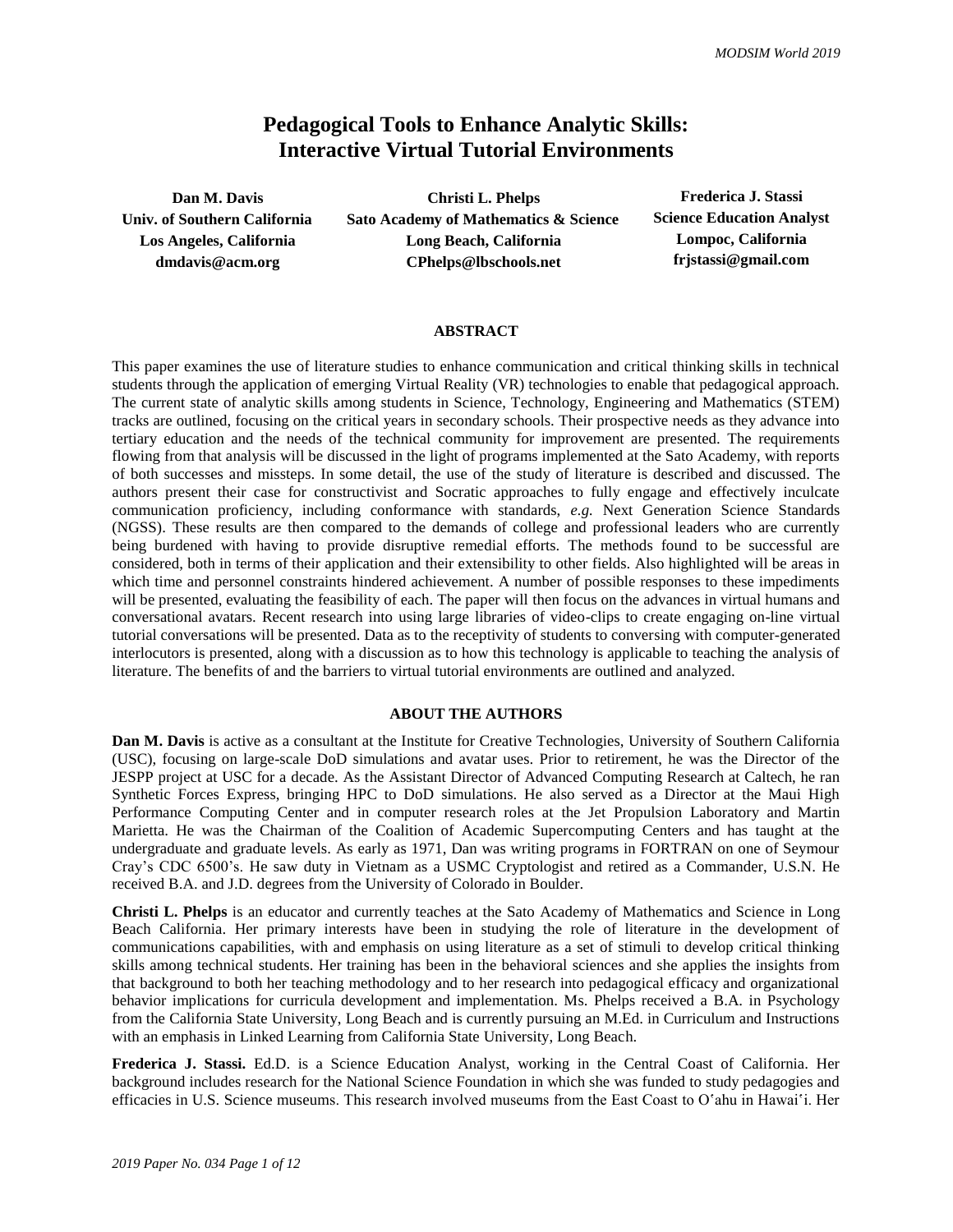doctoral research was conducted under the guidance of Professor William McComas and focused on the development of science standards for the State of California. She received a B.A. degree from Tabor College, as well as an M.A. Degree in music performance and an Ed.D., both from the University of Southern California.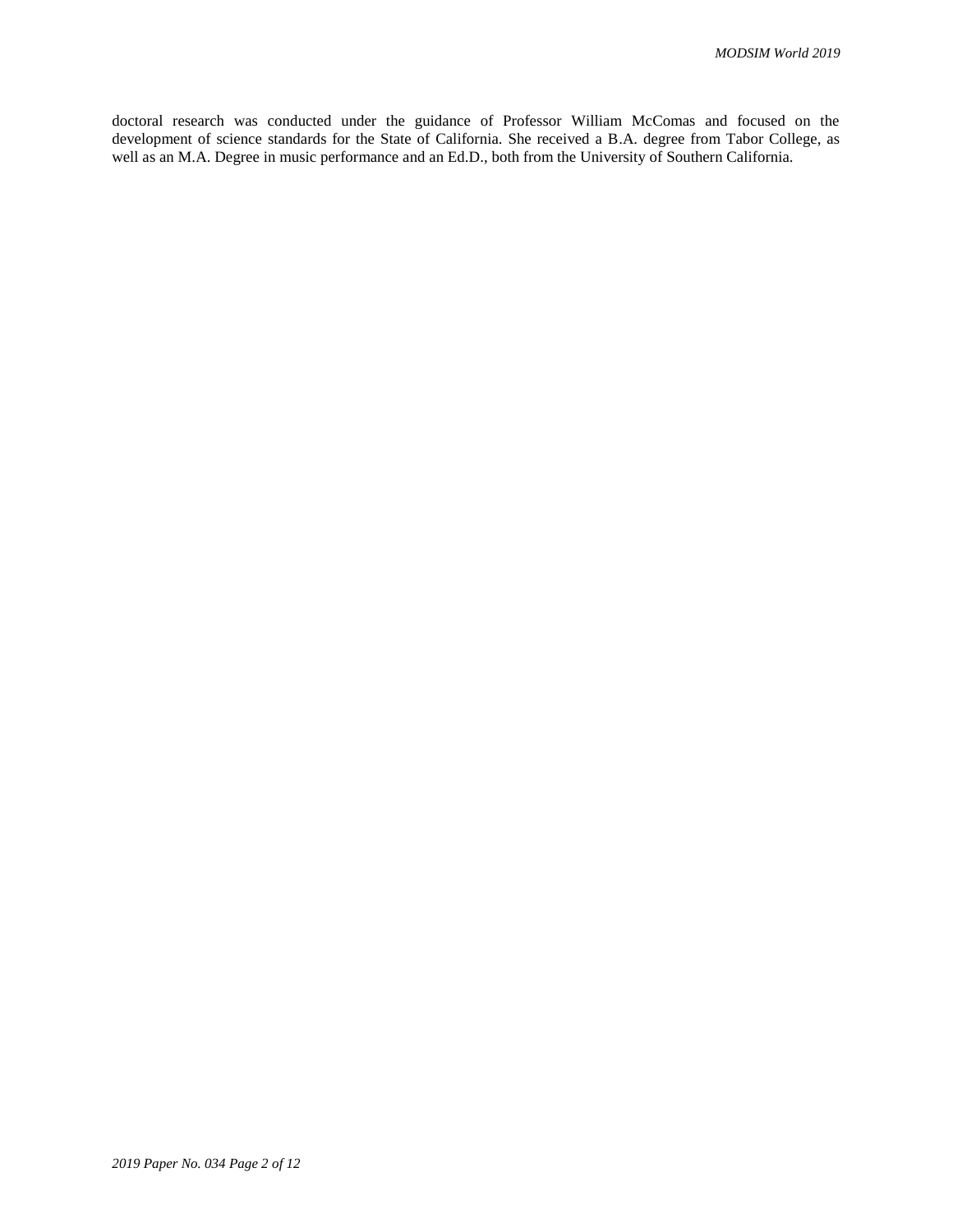# **Pedagogical Tools to Enhance Analytic Skills: Interactive Virtual Tutorial Environments**

| Christi L. Phelps                     | Frederica J. Stassi              |
|---------------------------------------|----------------------------------|
| Sato Academy of Mathematics & Science | <b>Science Education Analyst</b> |
| Long Beach, California                | Lompoc, California               |
| CPhelps@lbschools.net                 | frjstassi@gmail.com              |
|                                       |                                  |

## **INTRODUCTION**

Academics, employers and military leaders all call for improved critical thinking and communication skills in their admittees, employees and inductees. Many useful approaches have been conceived, tested, and advanced as responsive to those calls. There are a wide range of hurdles to general implementation of many of these approaches. Emerging technologies and techniques may provide a way to overcome these hurdles. This paper first discusses and substantiates the existence of these problems and the criticality of resolving these issues. The efficacies of some of the many pedagogical solutions proffered are then considered and documented. The obstacles to those are then laid out in more detail. In response to that group, the advances in modeling and simulation technologies such as conversational computer agents and virtual tutors are reported. Then the specific ability of the virtual conversational environments developed at the University of Southern California to enable the widespread implementation of the aforementioned techniques is asserted. The paper closes with a rigorous analysis of potential roadblocks to adoption of this synthetic approach. This is not an exhaustive survey and analysis of all of the educational activities in the United States today, but an offering of some of the major inspirations for the research in which we engage.

#### **Background**

Before urging a change in the status quo, this paper takes the position that such a change is required. Industrialized societies require skills are most often centered around two basic sets of abilities: the ability to think critically and the ability to communicate effectively (Finger, 1995). The very existence of a nation depends on there being a wide distribution of these capabilities throughout the population. And yet, neither of these areas is mentioned in an iconoclastic speech by a former New York State Teacher of the Year in his famous "The Seven Lesson School Teacher" (Gatto, 2019) which focused on a much more self-serving bureaucracy. He list Confusion, Class Position, Indifference, Emotional Dependency, Intellectual Dependency, Provisional Self-Esteem, and One Can't Hide. One would note that many of the lessons he says he was directed to teach were actually antithetical to the encouragement and growth of both critical thinking and communications. Many have read his objections and studied his suggested remedies, which he asserts were very effective. Others saw the danger in the same way he did (Zigler, *et al.*, 1997)

There are others with the same concerns about US education. Lest one think that Gatto's was a lone voice crying in the wilderness, in the late 1980's an innovative Professor of Computational Neuroscience at The California Institute of Technology (Caltech), became enamored of the idea of introducing computer technology into the K-12 classrooms to assist in the teaching of scientific thought and method. What he found was that science is not being taught in the schools; science facts and history are being taught (Bowers, 1996). His efforts were recognized with the foundation of CAPSI (CAltech Precollege Science Initiative) that developed a new approach to science education, focusing more on underlying philosophy and methodology. However, this method was not easily understood by the K-12 instructional staff.

Critical thinking training is not the only issue addressed below. More germane to communication skills, a college instructor in English Composition was recently approached about the state of communications instruction at the college level. His response was that the problem had been solved; some years ago, the Writing Across the Curriculum project really came to the fore in the mid-1970's, (Bazerman, 2005) specifically tasked with improving technical writing skills among college graduates, especially technical personnel.

The literature is replete with examples of experimenters implementing programs that seemed to promise success. In each of the cases above, a problem was identified, money was spent, and victory was often claimed. And yet,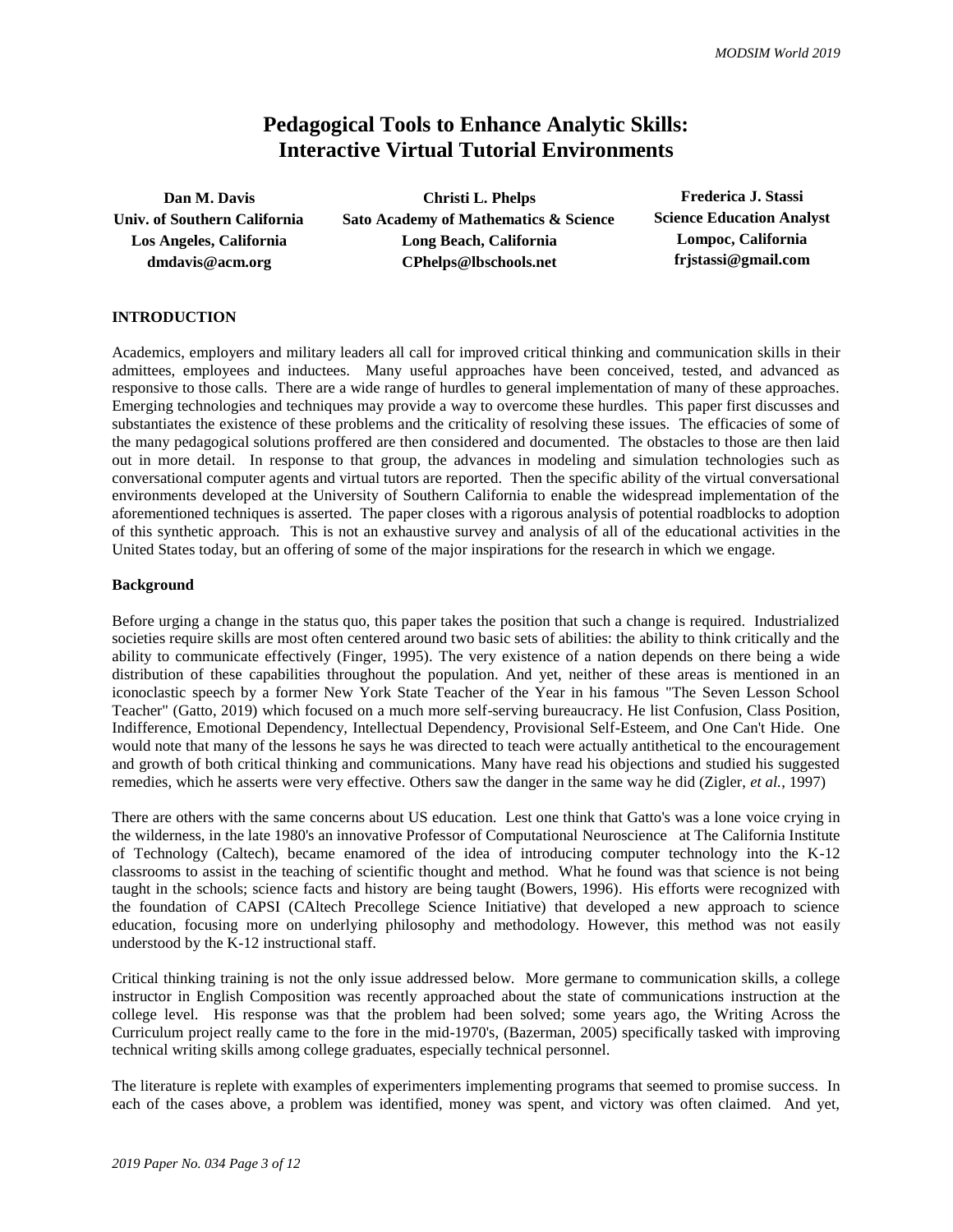industry leaders and college executives complain today that there is a wide gap between what they expect from the new acquisitions and what they find. Part of the problem here is the test programs are often staffed by master teachers who are full of enthusiasm and natural gifts which are not common in the majority of journeymen K-12 teachers. The success of Jaime Escalante in the Los Angeles Unified School District is illuminating (Jesness, 2002). Some of this may be addressed by leveraging the growing capability to use master teachers and distribute their gifts via trans-continental networks, as discussed below.

While on the staff at Caltech, one of the authors had countless tenured professors complain to him about the lack of independence and critical thinking amongst their undergraduate and graduate students. Many of the more senior professors said that they noted a significant decline in the qualities of creativity and drive in their students. The decline they noted began in the last few decades of the twentieth century. (Davis, 1999)

Another issue came up during an informal seminar at the University of Southern California. The discussion was centered on the qualities of creativity and vision amongst professionals with PhD's. One of the anecdotes related was that recounted by a non-technical participant of the seminar. He stated that he was amazed at how many PhD's in his organization came to him and asked him for ideas on which they should be working. He noted that he grew up believing that PhD's were all blessed with a surfeit of ideas they wished to pursue, had they the funding. However what he found was that there were a number of PhD with no significant vision or drive to pursue ideas of their own. Two of the more erudite PhD's at the meeting suggested that it was their experience that only 20% or so of the PhD's they had met were suffused with the energy and enabled by the vision to fashion their own research. The rest, they said, were just very intelligent lab technicians. As you may imagine, they would prefer not to be cited by name. (Davis, 2017)

Added to that are the continuing complaints from both industry and academia about the lack of both critical thinking and communications fundamentals. Anyone who had read through the papers submitted and sat through the public presentations thereof would say that anyone has a basis for asserting that critical thinking and communications skills are rampant in the technical community.

One suggestion for that failing is that the nation is in an area for which there is no precedent and that the pace of changed and the acceleration of technical obsolescence is not challenging the Darwinian concepts of evolution and its ability to adapt and adopt a new environment. It is an often asserted analysis that the current education system was effectively and manifestly successfully designed to take a young farm hands out of the fields or young housekeepers out of domestic service and condition them to accede to the schedule demands and disciplinary rigor that was required for the production line or the garment factory sweat shop (Cohen, 1968.) These techniques, albeit successful in that context, are not optimized for creating critical thinking or articulate conveyance of ideas. The same can be said of the warfighters; the lock-step advance into the muzzles of Napoleonic cannon are a far cry from today's NCO's' need to be diplomat, ethicist, and community organizer in a foreign culture, as well as an effective tactician and disciplinarian. And yet, education is one of the most conservative communities. In the midst of the Renaissance, who was popular? Not the current stars, but the philosophers of old: the central figures of the classics.

Taken that as a possible insight, consider once again the seven lessons of the New York teacher of the year. Most of his lessons would not only be useful on the assembly line or in the woolen mill, they would be necessary. But, the future does not await the nation; it is upon us now. Foes, both asymmetric and hegemonic nation-states vie for technical, military and political ascendency over the US. So a solution is not only desirable, it may be existentially obligatory.

As to the claims of those who tout successes, it would be prudent to investigate metrics. Specifically, in the case of Writing Across the Curriculum (WAC), the English instructor noted above provided a cite to an article on point: (Yancy, 1999). When analyzed, it mainly focuses on methods. When it came to results, it offered participation metrics, : How many campuses served, how many WAC officers, how much spent, etc. Missing are: how much it changed abilities, how satisfied graduate schools are with new admittees' writing skills, how many employers are pleased etc. WAC began 34 years ago, and yet the complaints seem to be the same today as they were then. One may wonder if that is a matter of a sampling mistake or reporting paucity. Yet personal anecdotal evidence is present. One need only ask: What was the quality of the last professional paper that one has read? How many of the presenters at the last conference attended were good speakers? This paper asserts that the issues of critical thinking and competent communications are still present and debilitating.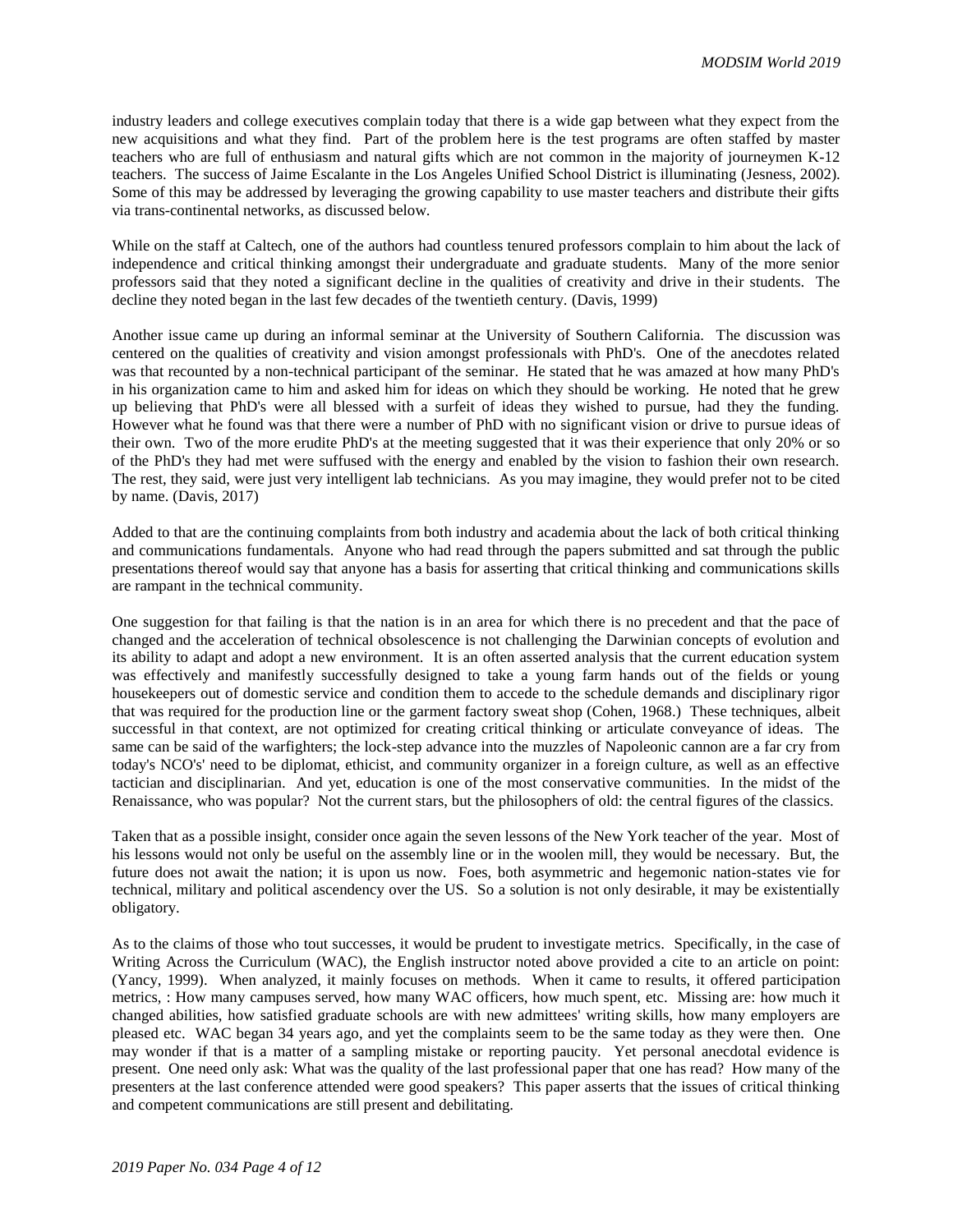## **Alternative Approaches**

The intuitive directness of the lecture method is so intuitive that there is little doubt that it has been widely employed since the beginnings of human language. Certainly from early in the written history there are stories of teachers speaking to groups about things they needed to know. It was not much longer after that when the approach of questioning the student to help them focus in on the truth on their own made its appearance. This method is most often referred to as the Socratic Method. In the United States, this method is employed in classroom settings most often in Law Schools. For those who did not attend a law school, a very realistic version of the application of this method can be found in the film: The Paper Chase (Paul, 1973).

Much later, in the late 19<sup>th</sup> century, a Finn named Uno Cygnaeus developed a craftsman-based approach to woodworking entitled Educational Sloyd that was a progenitor much of the current pedagogical approaches to learning. He and his adherents like Otto Salomon maintained that this experience oriented learning, in which the teacher acted only as a facilitator, was a more natural and more deeply absorbed way of learning that would naturally transfer over to other academic pursuits. (Thorsteinsson, 2014). These methods have been used in the US and are still mandatory in some countries of Scandinavia and are popular in the UK. (Wood, 2011)

The concept of the teacher, as a facilitator only in Constructivism purports to inculcate self-efficacy in its students by posing a challenge that requires mastery of the subject of study and letting the student proceed without detailed direction. (Alt, 2015) They begin by identifying which skills need to be mastered to achieve their own goals and then master them. This approach putatively addresses several of the issues mentioned above and utilizes feed-back loops.

In Science, Technology, Engineering and Mathematics (STEM) education, Socratic methods would eschew giving students answers but would challenge them to present their own notions of scientific truth then press them to explain, defend and justify their assertions. The Constructivist approach is significantly more disciplined, in that the instructor would assign specifically designed problems that required observation, analysis, thesis creation, research, and alternative conclusion considerations, with the instructor proving assistance as required.

A common factor in all of these pedagogies is that they require a very well prepared class leader, a very disciplined instructor who can resist the temptation to show the students the "right" way to do something, and a significant amount of space to engage in individual experimentation and development. Many of these factors seem to explain the reason that these methods have not been more widely adopted and are often abandoned, despite good outcomes being observed.

This paper holds that when most people think of critical thinking training, they think of STEM topics. Herein lays a different problem: STEM topics require a significant amount of learning before the Socratic or Constructivist approaches make much sense. One cannot let students take the time to create their own system of Calculus, develop their own taxonomies for Biology, bring order to their own periodic table for Chemistry, and derive their own explanation for Planetary Motion. That means that, to a very large degree, time must be devoted to teaching the basics via the lecture method, with precious little time left over for the more interactive and socially germane learning of the advanced pedagogies. One could argue that the reason the Socratic Method is still the pedagogy of choice in the study of the Law is that the basics, reading English text with a paucity of jargon, is a given at the level of a holder of a bachelors' degree from a top level university.

The nation's commitment to these problems is set out in Next Generation Science Standards (NGSS), (NGSS Lead States, 2913). An analysis of that set of standards reveals that it is important to understand that all scientific methodology include the critical thinking and communication skills that STEM practitioner will need for career success and the non-STEM professional will need at a lower level for active participation in an environment driven by advances in and products enabled by science and technology. These STEM techniques are founded on the expertise that scientists and engineers employ regularly in the industrial, academic and military environments. This is not just a matter of passing qualifications, it is requisite for everyday accomplishments of tasks assigned, yet the lecture based school house typically does not have the kind success imperative that the graduate will find after they settle in on their life's work. NGSS wants to convey the sense that both the background information and the learned skills are interwoven, (Lee, 2014)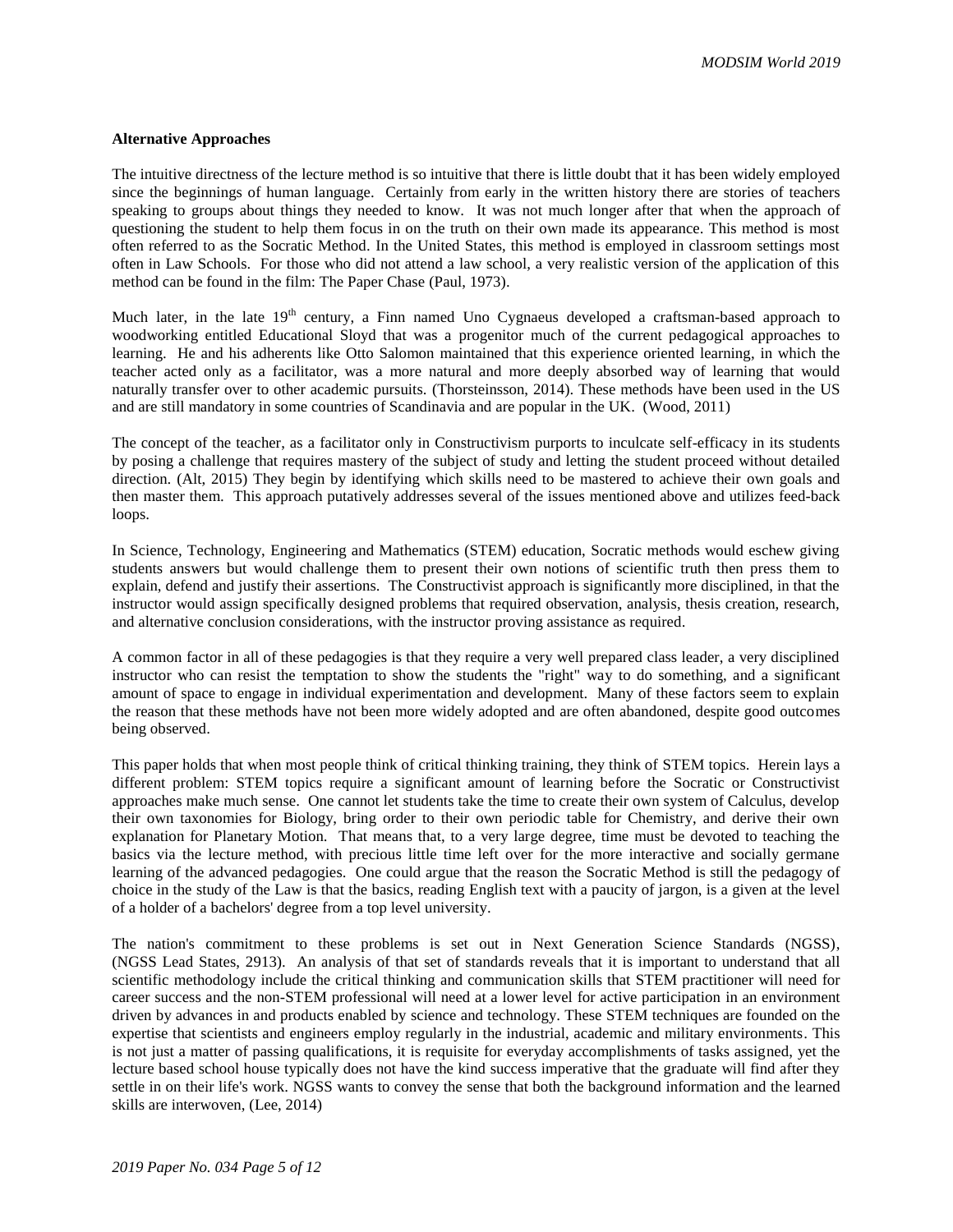# **MAJOR THESES**

Which brings us to the first major thesis of this paper: Critical thinking can best be taught in the pre-college educational environment of K-12 education by teaching critical thinking, analytic and communication skills via the studies of English and literature. It is nearly universally true in the US that students, even those entering the first grade, are quite well versed in spoken English and many of those from middle and upper SES households, enter the first grade with rudimentary reading abilities. That provides a readymade laboratory in which to develop analytical thinking. The remaining issue is the logistics, instructor skills, individual pacing, and individualized training foci to optimize the impact on the class.

Which brings us to the second major thesis of this paper: Modeling and Simulation (M&S) afford the best and most sustainable prospect of achieving the continued ascendency of this society. To accomplish this, M&S must be able to provide appropriate training, in the school house, the workplaces of industry, and the duty stations of the military warfighters. M&S must present the best didactic skills of its premier teachers and do so at a pace that best suits each student. Further advances can be made if the topic of the materials at the heart of each students study matches the proclivities of that student, a feat rarely achieved in a classroom of thirty students and one instructor. This will require a range of capabilities and alternatives which will be identified and discussed below.

A third major thesis is that to make effective use of the most compelling instruction, transcontinental distribution of instruction on a "twenty-four by seven basis" is vital. This would envision both a capability of leveraging the best master teachers and being able to establish a real-time conversational interface.

# **USE OF ENGLISH AS A CRITICAL THINKING VEHICLE.**

Teaching English Language Arts in a STEM magnet school in the polyglot Los Angeles Basin has brought some insights into the analytical processes of pre-college students, especially those who are focused on technical careers. The authors have observed an inclination to either avoid engaging in fundamental analytic processes or to carefully hide such processes for fear of peer derision. A number of techniques and approaches have been created and implemented to encourage students to not wait for explicit direction from the teacher but to sally forth into the realm of good literature seeking meanings and imagery that are not presented in lectures by the teacher.

Often this process is guided by books explicating the literature appreciation process. In one of these (Foster, 2003), the author, Professor Thomas Foster directs the reader to do recursive analysis of topics to help ferret out the internal values of the written word. His approach is very reminiscent of the techniques found by a researcher who was trying to establish who could make the best intelligence predictions for the use by the US intelligence community. Funded by the Intelligence Advanced Research Projects Agency, Professor Tetlock identified the critical thinking characteristics of the best prognosticators (Tetlock & Gardner, 2016) .

# **TECHNOLOGIES TO ENABLE CRITICAL THINKING AND COMMUNICATIONS**

There are two major high-level approaches to improving Critical Thinking (Halpern, 1998) and Communications skills (Rahman, 2010). One way to teach critical thinking is by encouraging and refining through recursively challenging the student to improve and defend their choices and assumptions. A second is the establishment of a rubric-like set of rules or procedures to ensure critical thinking. Similar approaches are available for communication (Behar-Horenstein  $\&$  Niu. 2011.). Both of these may profit from a concomitant exposure to meta-cognitive theory to inculcate a continuous self analysis function as a check on critical thinking procedures. One of the questions raised explicitly is which of these technologies would yield a better result, not on the test, not as evaluated by the instructor, and not to justify more funding, but instead, a resultant graduates who are prepared to use their intellectual abilities to the best advantage for themselves, their organization and the nation at large.

This paper asserts that there are three characteristics of effective instruction that are in short supply, largely because of the time constraints on the teacher. However, there are three large areas of technical advances that may speak to ameliorating the time constraints and augmenting the classroom instructor: large-scale distributed simulations, virtual humans or conversational computer agents and A/I analyses of topics, goals, and student input.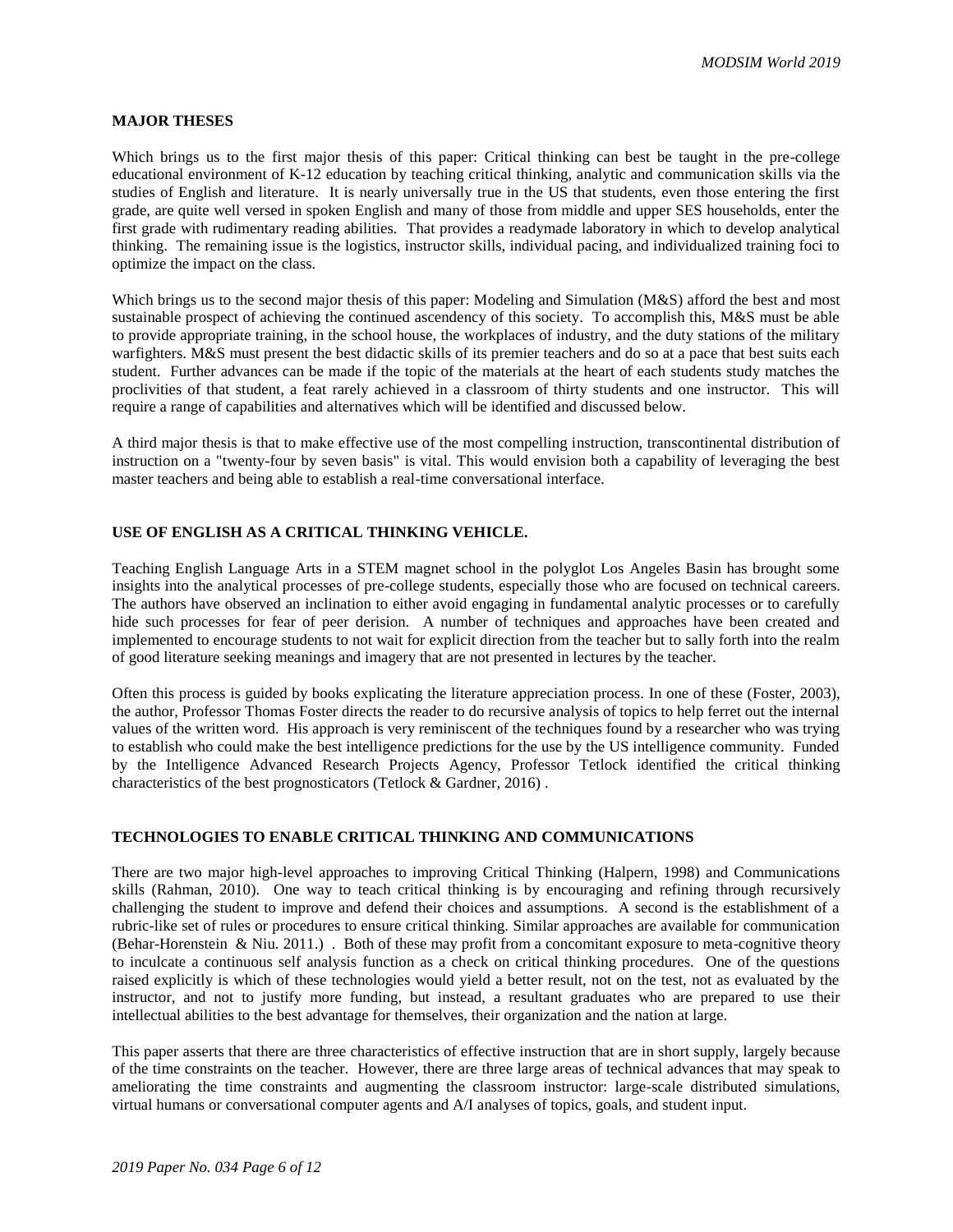## **Large Scale Distributed Simulations**

The issue addressed is the need to provide simulation and analytic capabilities to the local classroom without overly taxing the computer assets and technical expertise needed to optimize simulation in which students can freely express themselves and experiment without peer derision. Bandwidth issues arise when the accessing of remote servers is required to allow centralization of both hardware and human expertise assets. One could envision a national repository of either virtual humans or libraries of pre-recorded video clips to allow computer-generated virtual conversations with a computer agent.

With the geographic distribution of the computers and the human-in-the-loop participants, as shown in the map below [\(Figure 1\)](#page-6-0), a team at the University of Southern California (USC) had to show the reliability and bandwidth possibilities long-haul communications as much as possible. The data was compelling. (Gottschalk, *et al.,* 2010)



**Figure 1 USC Experimentation System and ISI 10 Gig/Sec. Test Bed**

# <span id="page-6-0"></span>**Virtual Humans and Conversational Computer Agents**

Augmenting the classroom teacher effectively with a computer generated substitute is difficult, but recent advances have made great strides in enabling such an approach. A computer generated tutor can take the form of either virtual humans (animated characters with no real existence in the flesh) or conversational computer agents, enabled by the careful selection out of a library of prerecorded video clips (taped in sessions with live human teachers). These techniques have proven effective in museum settings (Arnstein, *et al*., 2016, local network implementations in study areas, or on-line over the internet (MentorPal, 2019).

A virtual human is a creation in virtual reality portrayed by an avatar which has been created which in an attempt to recreate the appearance, voice, feel, and interaction that a live human would produce. Conversational computer agents take a different tack. Using the advances in several new technologies, including but not limited to natural language processing (NLP), virtual reality (VR), computer generated imagery (CGI), machine learning, and virtual learning, live teachers can be presented in an even more lifelike way than virtual humans. The uses, as well as the limits of these tools are becoming evident. Researchers at ICT have developed programs that have been shown to be effective, e.g. SimCoach, New Dimensions in Testimony (NDT), PAL3, and others (ICT, 2019). These are generalized under learning sciences, medical VR, mixed reality, narrative, social stimulation, virtual humans, and vision and graphics. The field of knowledge available here is immense, and countless resources and expertise are now becoming available in this promising field. The user interface can take many forms, as in Figures 2,  $3 \& 4$  below.



**Figure 2 - Fully Animated CGI SimCoach advises PTSD Vets**



**Figure 3 - Video-taped Holocaust Survivor in a holographic display**



**Figure 4 – Recorded video clips are used to Mentor STEM Students**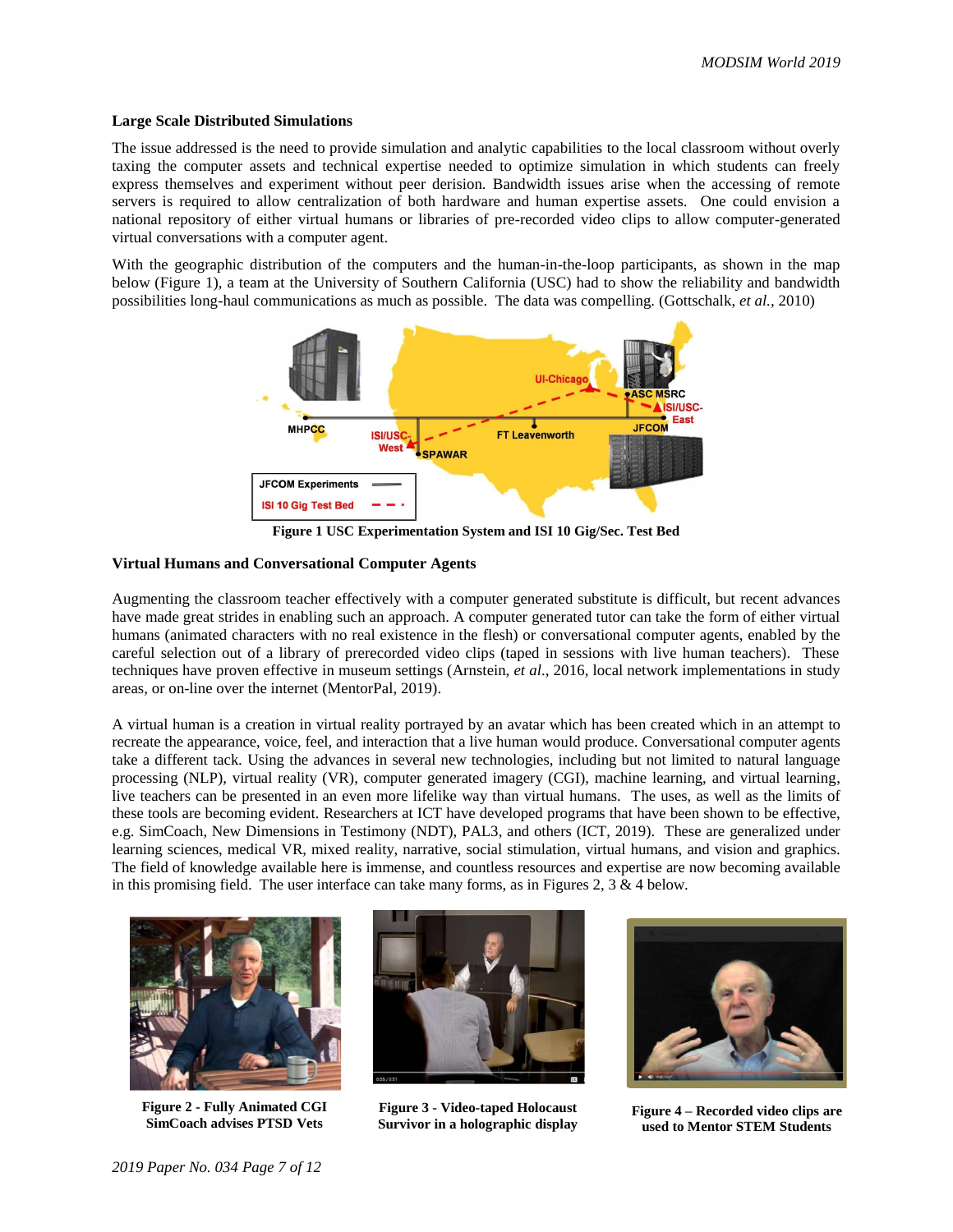Natural language processing composes "an area of research and application that explores how computers can be used to understand and manipulate natural language text or speech to do useful things" (Chowdhury, 2003).Using this definition within the context of virtual environments, NLP tools allow computer technology to recognize voice input, analyze voice tone, provide lifelike conversation, retrieve information, and many other applications in combination with machine learning. Recent developments in NLP have made amazing bounds like "a single convolutional neural network architecture that, given a sentence, outputs a host of language processing predictions: part-of-speech tags, chunks, named entity tags, semantic roles, semantically similar words and the likelihood that the sentence makes sense (grammatically and semantically) using a language model" (Collobert & Weston, 2008).

Applications of interest in critical thinking training can use developments in the interpretation of language which have been recently enhanced by the many researchers focusing their studies on the field. At ICT alone, progress has been made in training/learning environments (Kenny et al., 2007), multi-party dialogue (Traum & Rickel, 2002), ethics and cooperation (Allwood & et al., 2000), health applications (Rizzo *et al*., 2011) , and representation and reasoning (Swartout *et al*., 2006). Although automated speech recognition (ASR) is far from perfect, some of the best software, "Google achieved 73.3% of exact recognized phrases with a 15.8% [Word Error Rate]" (Kudryavtsev *et al.,* 2008), and the technology will continue to improve. It is also important to note that many of the errors in ASR are caused by slurred speech, cultural slang, and context, stemming from a "lack of consistent units of speech that are trainable and relatively insensitive to context" (Lee, 1988). Although this causes problems when comparing these transcriptions with global data, models can be trained locally using software such as CMU Sphinx from Carnegie Mellon University as applied to languages such as Arabic (Satori, *et al*., 2011). All of these will continue to improve with time, as hardware, software, and data storage and availability are areas within which research is eminent and directly valuable. Specifically, the speed and application of quantum computing will engender significant advancement in NLP and its applications: one of which is the impactful area of virtual humans.

Virtual humans could enhance critical think and communications training in a military setting. An example of success in this environment can be found in PAL3; "the PAL3 system was designed to accompany a learner throughout their career and mentor them to build and maintain skills" (Swartout, *et al.,* 2016). Modern learning calls for new methods of information transfer. Online tools like Khan Academy, YouTube, Coursera, Lynda, and other massive open online courses (MOOCs) are growing in popularity, but they typically lack the interactivity capability for constructivist or Socratic Method approaches.

### **Effective Conversational Interfaces**

The SimCoach system (see image 2 above) experience aims to "motivate users to take the first step – to empower themselves to seek advice and information regarding their healthcare" . These virtual systems have been shown to have more success, generating deeper levels of confidence with patients than even live healthcare interactions (Rizzo, *et al.,* 2011). The successes of these operations so far foreshadow abundant uses in the near future.

A closer analog may be found in the area of storytelling and gaming. The New Dimensions in Testimony project "allows people to have an interactive conversation with a human storyteller (a Holocaust survivor) who has recorded a number of dialogue contributions [\(Figure 5\)](#page-7-0), including many compelling narratives of his experiences and thoughts" (Traum *et al*., 2015). The project's important mission of preserving the stories of Holocaust survivors can be applied to endless amounts of other important persons and tales. Advances in gaming allow for utilization in learning, entertainment, healthcare, and lifelike training for things like combat and critical thinking. Critical thinking training in the English Language

<span id="page-7-0"></span>

**Figure 5 – Subject receiving direction in light stage used for generating 3-D imagery for holographic display**

Arts area will require the use of virtual environments that make the most skilled instructors and exciting resources available. Some of the current negatives of virtual learning are the difficulties of personalizing learning, handling live question, accommodating different learning styles, and similar issues which are often mirrored in the classroom instructors' lack of time for thirty individuals in a class. Future fields of focus will come in increased sophistication in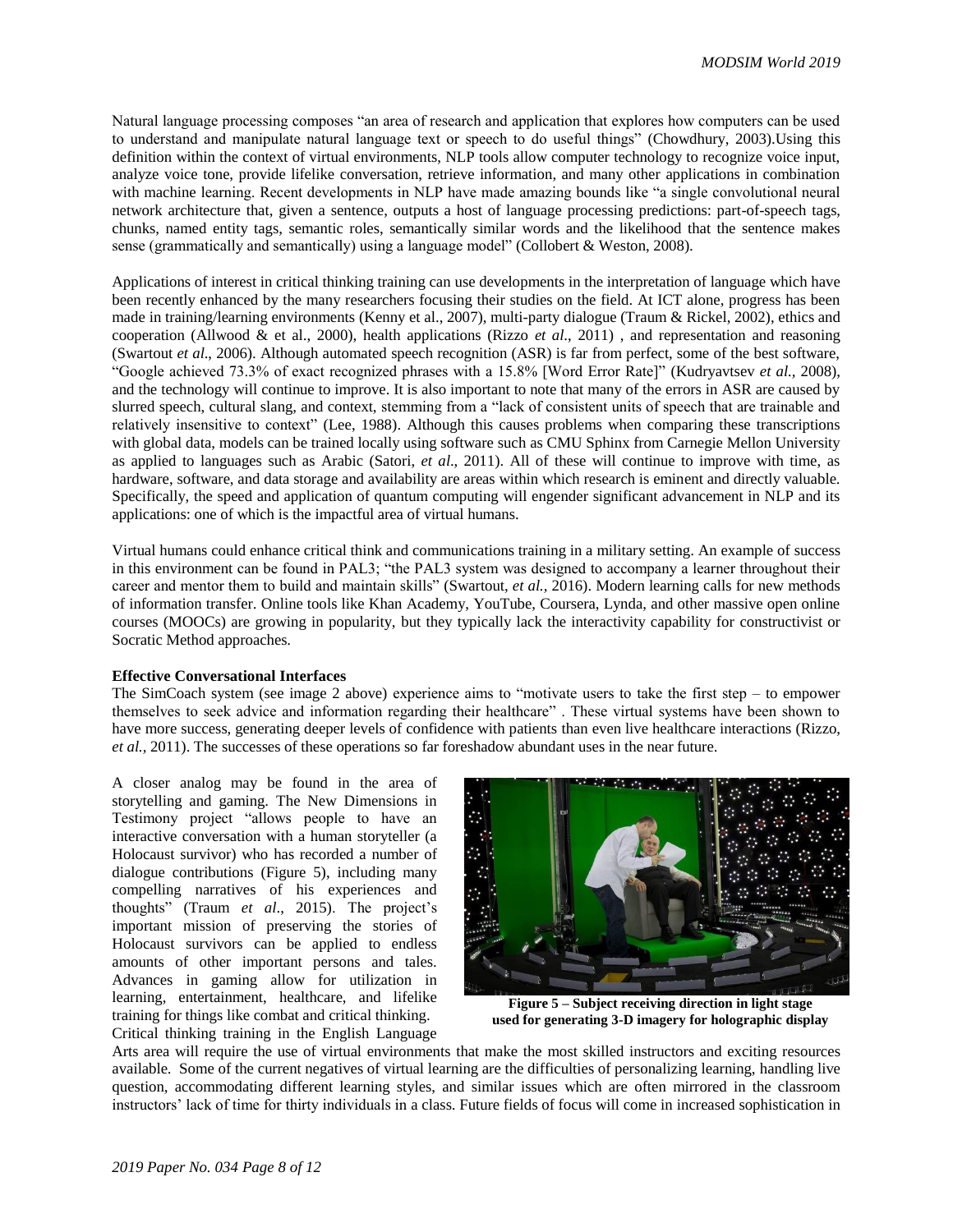such virtual environments and interaction. For example, imagine a system which takes in a live recorded interview with a president, or other prominent or knowledgeable figure, and generates an interactive environment in which a user can experience the interview by asking the questions themselves. Such things are already in existence, and they will only become more prominent and powerful. However, the need for extensive processing power, efficiency, and data storage and transfer remains a limiting factor for such developments. We believe that the aforementioned applications call for considerable further exploration and research.

## **Artificial Intelligence Capabilities**

The requirements for the new technological advances mentioned above leads to this review of some emerging capabilities in the US. In order to support advanced techniques like generating germane and productive questions for the student, these advances in technology are required. The current state of the art, as discussed above, gives very good results in responding to questions from the student, but a grand challenge in simulation is the generation of appropriate questions for the student. Effective critical thinking and communication requires a dialogue, not just an animated FAQ page. The authors assert that digital computing is imposing a limit on effectively generating stimulating ideas, questions, and new approaches needed for this.

A promising way of assessing complex human behavior may be found in the recent fielding of an operational quantum computer. According to Gordon Moore himself, the end of Moore's Law is nigh, so the rapid advances in digital computing may soon be asymptoting. The capability growth of individual processors is stagnating and the number of such cores needed is now increasing exponentially in high performance computing systems. Size and power demands now often constrain the computational power that can be brought to bear on virtual human implementations. In this environment, there is a growing interest in alternatives to commercial, off-the-shelf (COTS) technology, which would have seemed inconceivable for most of the last two decades. In many ways, this may be the reemergence of the purpose built systems of earlier decades. Others are looking beyond CMOS to exploit other physical phenomenon, e.g. quantum computing.

Quantum computing has been considered a promising extension of computational capability since the seminal paper from the Nobel Laureate Richard Feynman in 1982 (Feynman, 1982), in which he said "… with a suitable class of quantum machines you could imitate any quantum system, including the physical world.". The authors are unaware of any such "general purpose" quantum computer that is even nearing operation. However, a more manageable adiabatic quantum annealing device has been conceived, designed, produced, and delivered to the University of Southern California. [Figure 6](#page-8-0) shows the D-Wave Two, as installed in the USC – Lockheed Martin Quantum Computing Center (QCC) at the Information Sciences Institute (ISI) in Marina del Rey

To address VR issues, authors have touted quantum computing's ability to produce more power, using terms like "magic" to stir the imagination and whet the appetites of the user community. They point out that the capability of quantum computers arises from the different way they encode information. Digital computers represent information with transistor-based switches having a

<span id="page-8-0"></span>

**Figure 6. USC-LMC D-Wave** 

state of 0 or 1, labeled a bit. In contrast, the basic unit of quantum computer operation, the quantum bit or qubit, can exist simultaneously as 0 and 1, with the probability of each being given by a numerical coefficient, a condition physicists call "superposition". The quantum computer can act on all these possible states simultaneously.

Quantum annealing represents an even more powerful heuristic, in which a mechanism is provided that is capable of "tunneling through" the walls which separate local minor minima from the global minimum. No longer is it necessary to climb the walls and traverse the surface of an optimization function, as required by classical annealing algorithms. Of course, real problems usually contain a surface with many more than three dimensions. An N dimensional surface where N is much larger than three is difficult for most to visualize, but the annealing described above, can be used to find the minimum value of a surface representing a solution.

D-Wave is a small company that makes an adiabatic quantum annealing device which operates at a temperature of below 20 milliKelvin. This is barely above absolute zero or -273.15° Celsius, the temperature at which entropy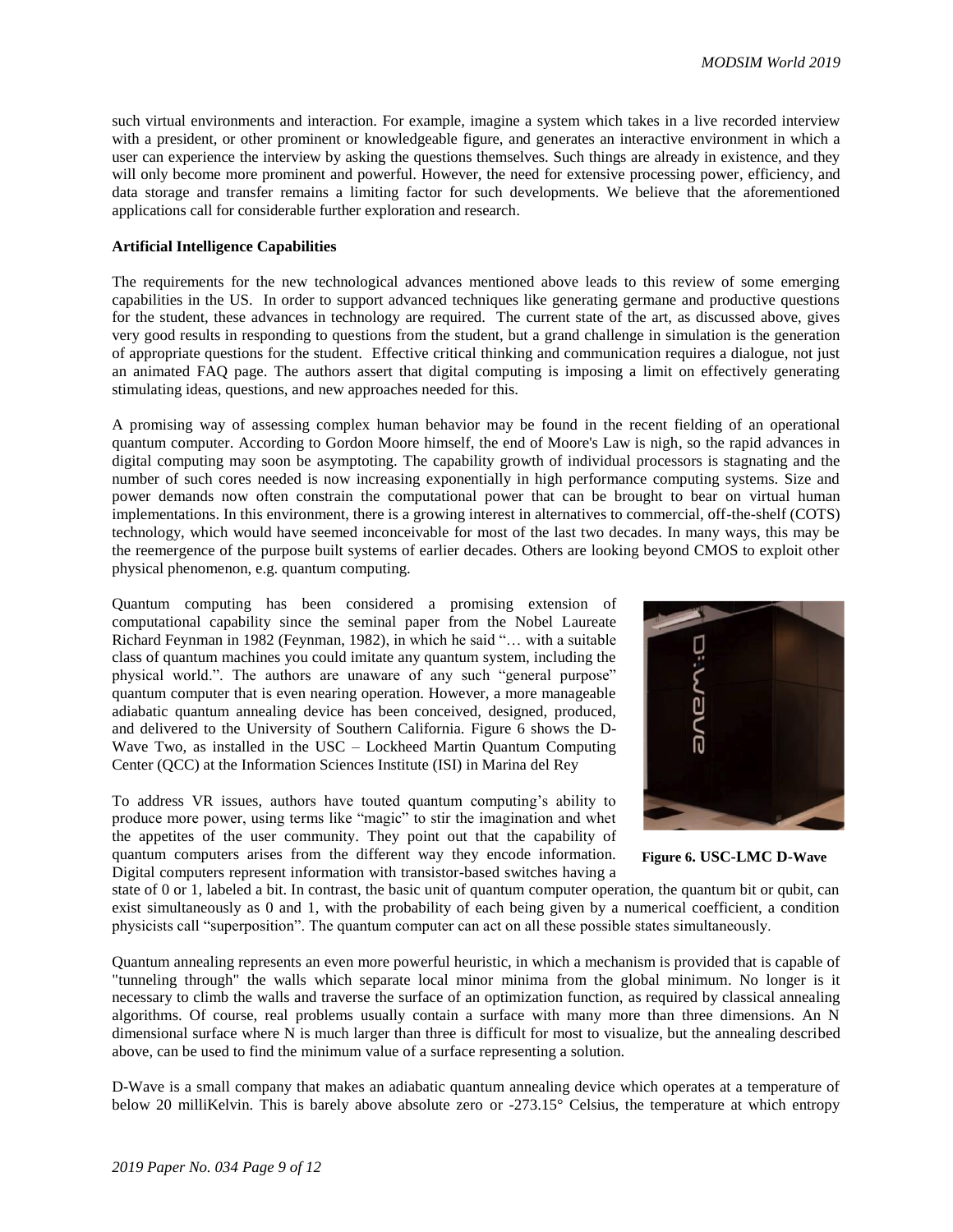stops, eliminating thermal energy. Published papers are available to detail the technical issues faced and overcome to produce an operating quantum annealer. This paper will not dwell on that here. A good compendium of detailed technical papers is to be found at http://www.dwavesys.com/ en/publications.html .

As early as 2007, D-Wave was demonstrating an operating 28 qubit machine. In 2011, D-Wave announced the 128 cubit D-Wave One, and Lockheed Martin acquired one for the USC – Lockheed Martin Quantum Computing Center (QCC), at USC's Information Sciences Institute (ISI). This has since been upgraded to a 2048 qubit system. Small manufacturing variations and trapped flux in the superconducting circuits resulted in just under that number. While this size is capable of generating interesting results, it is not yet big enough to set world records against gargantuan clusters. [Figure 7](#page-9-0) depicts the chip used in the D-Wave One.

<span id="page-9-0"></span>

**Figure 7 - D-Wave Qubit Processor**

Some skeptics have questioned whether the D-Wave is actually doing anything "quantum" in its operation. Members of a

research team at USC have now performed enough calculations at the USC-Lockheed Martin Quantum Computing Center to answer that question and explore the potential of adiabatic quantum annealing. The scientists there, together with their colleagues, have independently verified that the D-Wave is in fact an adiabatic quantum annealer.

While still in an early stage of development, the D-Wave device is being use to try to ascertain its performance relative to classical computers. Simulated annealing is such a heuristic in that there is no guarantee that one will not get trapped in a local minimum. Quantum annealing is too. So, a straight up comparison of the relative performance of quantum annealing to a practical alternative is to benchmark it against simulated annealing. The fact that the device is stochastic rather than deterministic is not critical for the purposes set out in this paper. Such technology is envisioned as being useful in establishing insights into individual's idiosyncratic behaviors, not to provide a numerical quantification, accurate to the several decimal points.

The authors hypothesize that by using a training session with early student subjects, a quantum computer- enabled deep learning program could rapidly develop a very sophisticated decision tree for selecting the optimal question for the computer to ask, either in a Socratic or a Constructivist pedagogical approach.

# **CONCLUSIONS**

There is widespread interest in, but little to celebrate success for, improving both the critical thinking and the communication skills in US students. Well-considered ideas and ideals are clearly set forth in many of the standards of the day (NGSS and Common Core), yet those working with students after graduation continue to complain about how poorly these recent products perform. Experience has shown using English as a vehicle can make inroads that may not be possible in STEM classes. Alternatives to the lecture based pedagogy are well known and much espoused but the actual capability is reported to be missing still. Modern M & S technology can effectively augment that classroom instructor. Further pedagogic innovations, algorithm developments and hardware advancements will continue to enhance this process.

# **ACKNOWLEDGEMENTS**

This paper would not have been possible save for the time and effort of Judith Jacobus, Erik Elstad, and Laurel Davis, all experienced teachers who work in the Los Angeles Basin in Southern California. The authors would be remiss if they did not thank and acknowledge Nina Rothstein for her careful reading and valuable suggestions. Also the support and encouragement from Professor William McComas engendered the sustaining interest in these topics. Naturally, while their input was heeded, any mistakes in analysis or conclusions are the authors' own.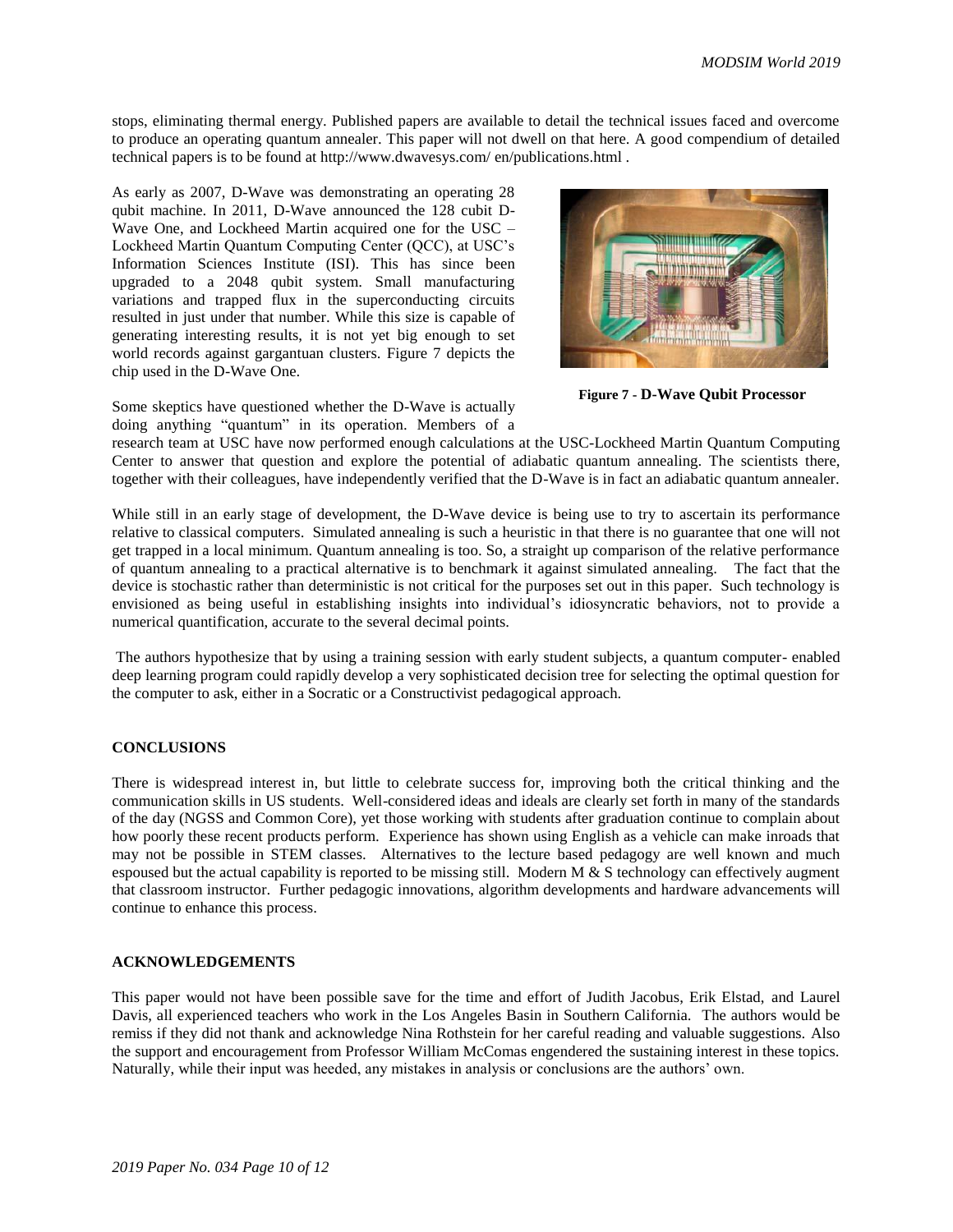#### **REFERENCES**

- Allwood, J., Traum, D., & Jokinen, K. (2000). Cooperation, Dialogue and Ethics. *International Journal of Human-Computer Studies*, 53(6), 871-914.
- Alt, D. (2015). Assessing the Contribution of a Constructivist Learning Environment to Academic Self-efficacy in Higher Education. *Learning Environments Research,* 18(1), 47-67.
- Artstein, R., Gainer, A., Georgila, K., Leuski, A., Shapiro, A., & Traum, D. (2016). New dimensions in testimony demonstration. In Proceedings of the 2016 Conference of the North American Chapter of the Association for Computational Linguistics: Demonstrations (pp. 32-36).
- Behar-Horenstein, L. S., & Niu, L. (2011). Teaching critical thinking skills in higher education: A review of the literature. *Journal of College Teaching & Learning, 8*(2), 25-42.
- Bower, J. M. (1996). Science education reform: How can we help?. *Issues in Science and Technology*, 12(3), 55-60.
- Bazerman, C., Little, J., & Bethel, L. (2005). Reference Guide to Writing Across the Curriculum. Parlor Press LLC.
- Cohen, S. (1968). The Industrial Education Movement, 1906-17. *American Quarterly,* 20(1), 95-110.
- Chowdhury, G. G. (2003). Natural language processing. *Annual Review of Information Science and Technology*, 37(1), 51-89.
- Collobert, R., & Weston, J. (2008, July). A unified architecture for natural language processing: Deep neural networks with multitask learning. In Proceedings of the *25th International Conference on Machine Learning* (pp. 160-167). ACM.
- Davis, D.M. (1999). Conversations with members of the tenured faculty staff at the Californian Institute of Technology in the years 1992 through 1999.
- Davis, D.M. (2106). Conversations with several senior PhD dissertation advising Professors at the University of Southern California, Los Angeles, California in 2016.
- Feynman, R., (1981), Simulating Physics with Computers*, International Journal of Theoretical Physics*, Vol 21, Nos. 6/7
- Finger, M. (1995). Adult Education and Society Today. *International Journal of Lifelong Education*, 14(2), 110-119.
- Gottschalk, T. D., Yao, K-T., Wagenbreth, G. & Davis, D. M., (2010), Distributed and Interactive Simulations Operating at Large Scale for Transcontinental Experimentation, in the Proceedings of the IEEE/ACM *Distributed Simulations and Real Time Applications 2010 Conference*, Fairfax, Virginia
- Halpern, D. F. (1998). Teaching Critical Thinking for Transfer Across Domains: Disposition, Skills, Structure Training, and Metacognitive Monitoring. *American Psychologist,* 53(4), 449.
- ICT, (2019). *Virtual Humans*, Retrieved 17 February 2019 from: http://ict.usc.edu/groups/virtual-humans/
- Jesness, J. (2002). Stand and Deliver Revisited. *Reason*, 34(3), 34-39.
- Kenny, P., Hartholt, A., Gratch, J., Swartout, W., Traum, D., Marsella, S., & Piepol, D. (2007, November). Building interactive virtual humans for training environments. In Proceedings of *Interservice/Industry Training, Simulation and Education Conference* (Vol. 174).
- Kudryavtsev, Andrey. *Automatic Speech Recognition Services Comparison*. Grid Designer's Blog. N.p., 11 Jan. 2016. Web. 20 Apr. 2017. Available: <http://blog-archive.griddynamics.com/2016/01/automatic-speechrecognition-services.html>.
- Lee, K. F. (1988). Automatic speech recognition: the development of the SPHINX system. (Vol. 62). *Springer Science & Business Media.*